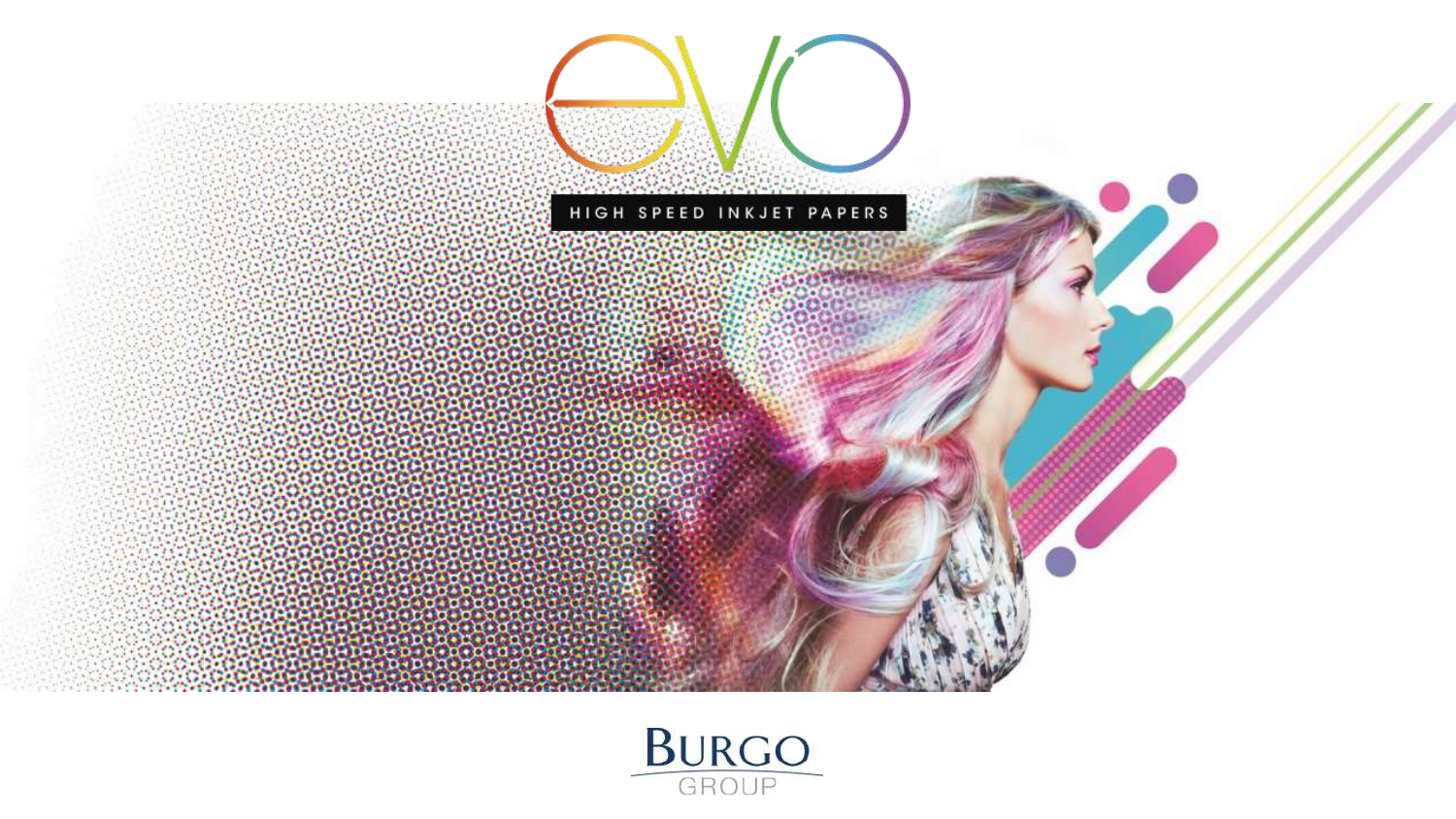**Burgo created and improved EVO for those who have chosen for high speed inkjet printing and who want to stay ahead of the competition.**

- A new and complete range of papers, ready to meet the most diverse requirements.
- A constantly evolving range, always one step ahead and open to new challenges.
- Thoroughly tested and approved by high speed inkjet machine manufacturers, to ensure maximum compatibility with all inks and machines.





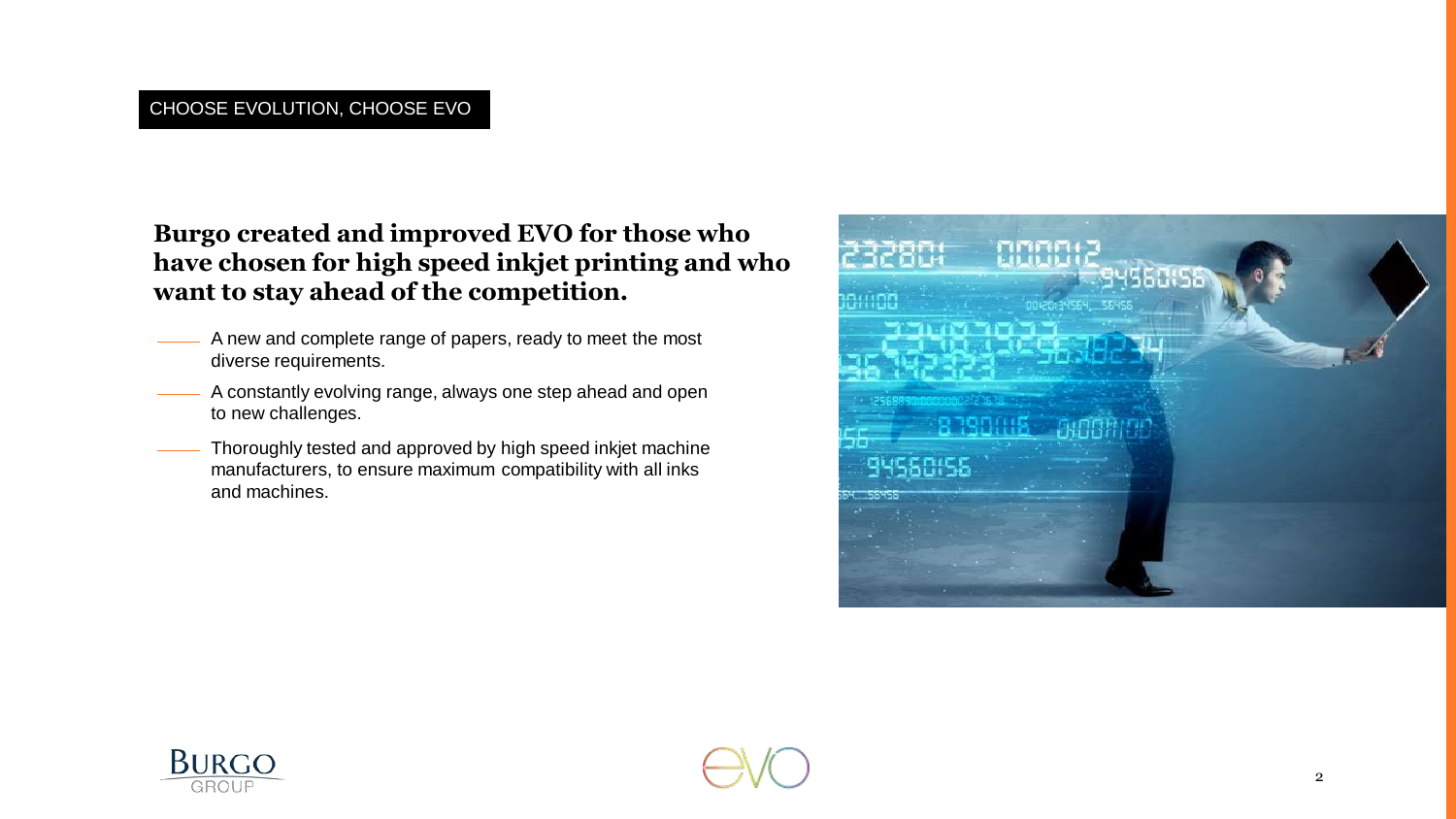





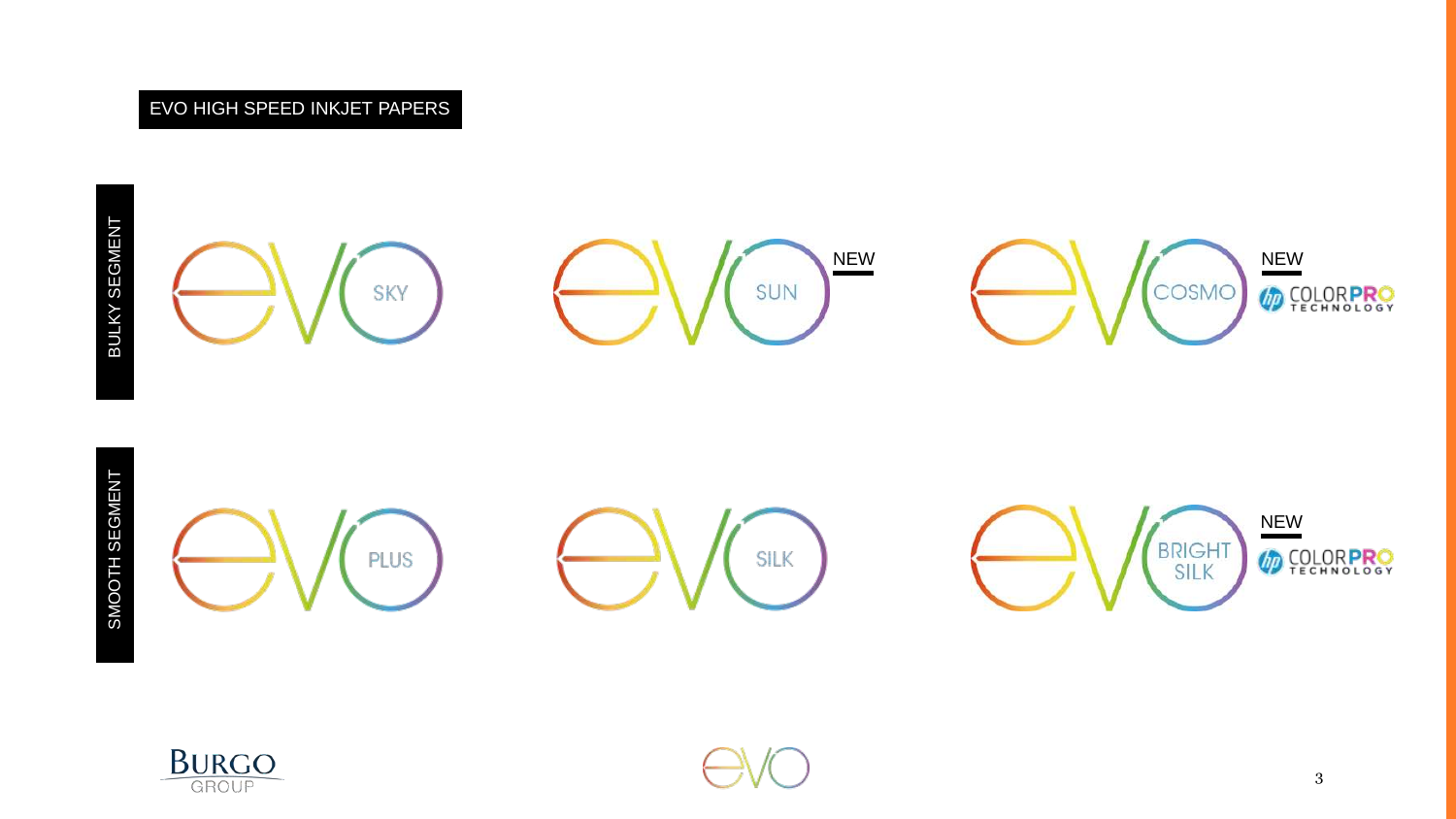#### EVO SKY



### **High speed inkjet treated paper - for colour printing FSC Mix Credit certified**

- **Suitable for pigment and dye inks**
- Recommended for Ricoh Infoprint, Océ, HP serie T, Impika, Screen Truepress Jet
- **High opacity**
- **Excellent printing quality**
- **-** Outstanding runnability
- **Good ISO brightness**
- **FSC Mix Credit certified**





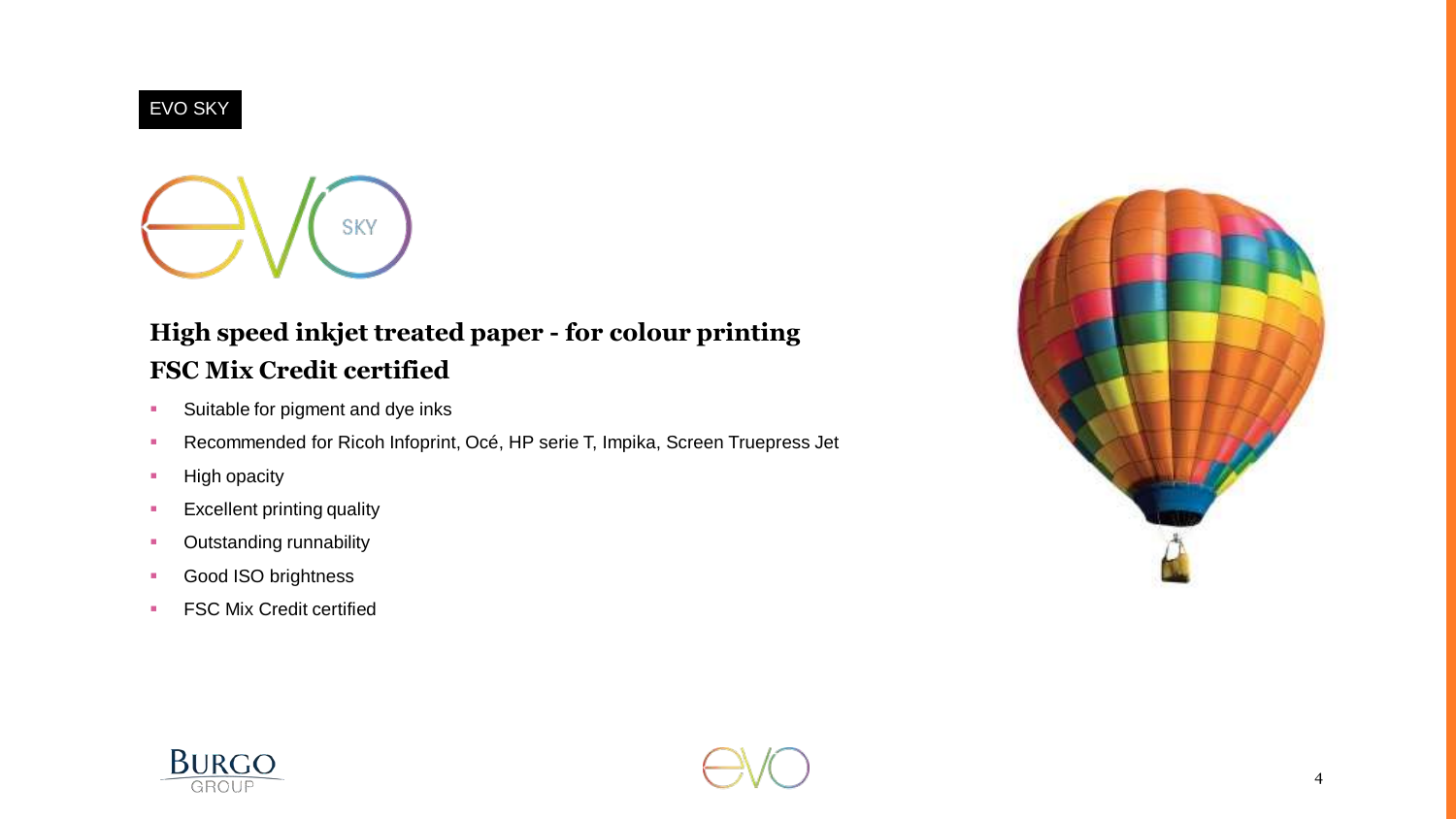



# **High speed inkjet treated paper - for colour printing FSC Mix Credit certified**

- **Suitable for pigment and dye inks**
- **Recommended for Canon ProStream, Kodak Prosper, Ricoh VC 60/70.000,** Screen Truepress 520 HD
- **High opacity**
- **Excellent printing quality**
- **•** Outstanding runnabililty
- **Good ISO brightness**
- **FSC Mix Credit certified**





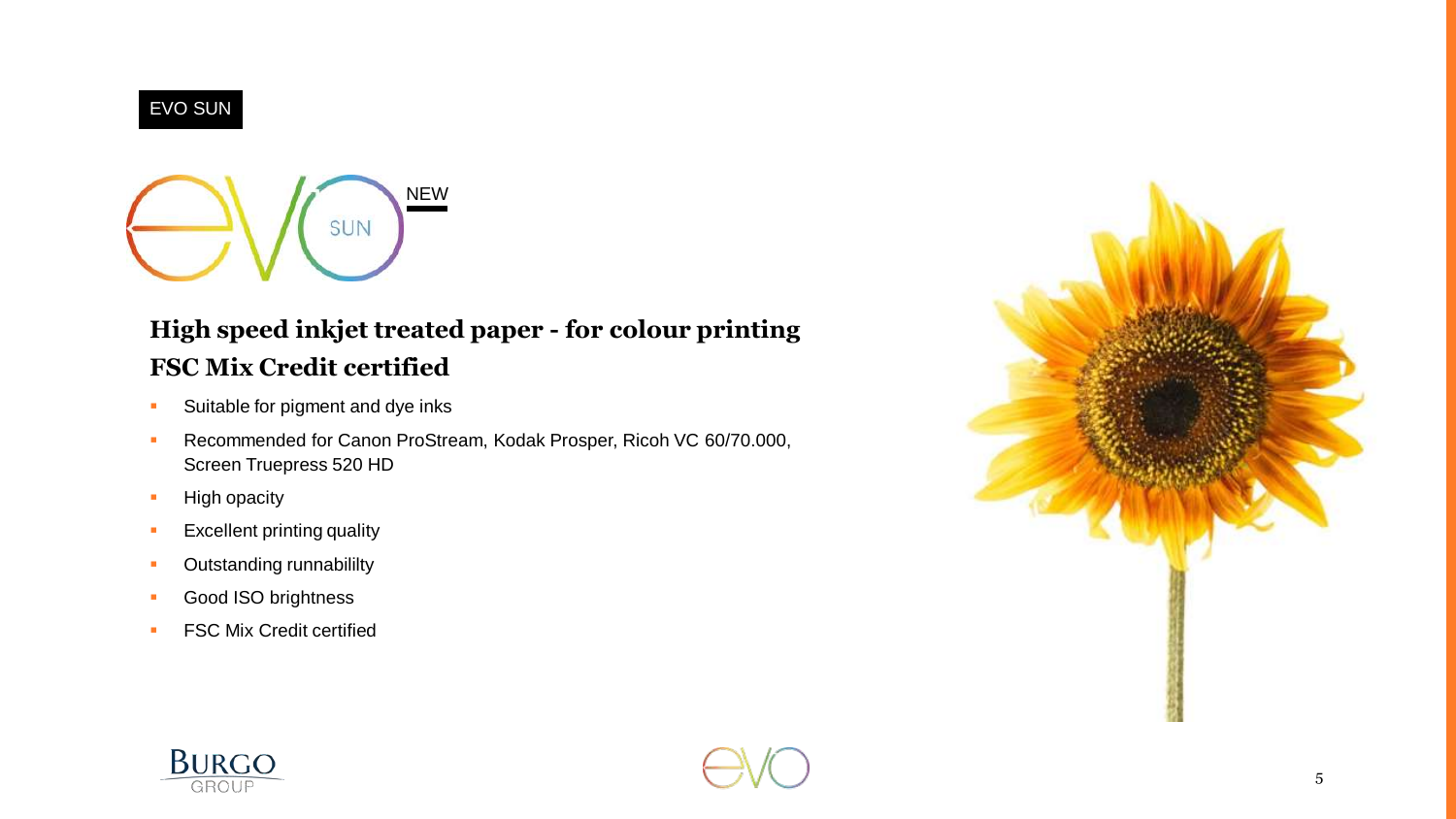### EVO COSMO



# **High speed inkjet treated paper - for colour printing FSC Mix Credit certified**

- **Suitable for pigment inks**
- **Designed for HP Web Presses, includes HP ColorPRO Technology**
- **High opacity**
- **Excellent printing quality**
- **-** Outstanding runnabililty
- **Good ISO brightness**
- **FSC Mix Credit certified**





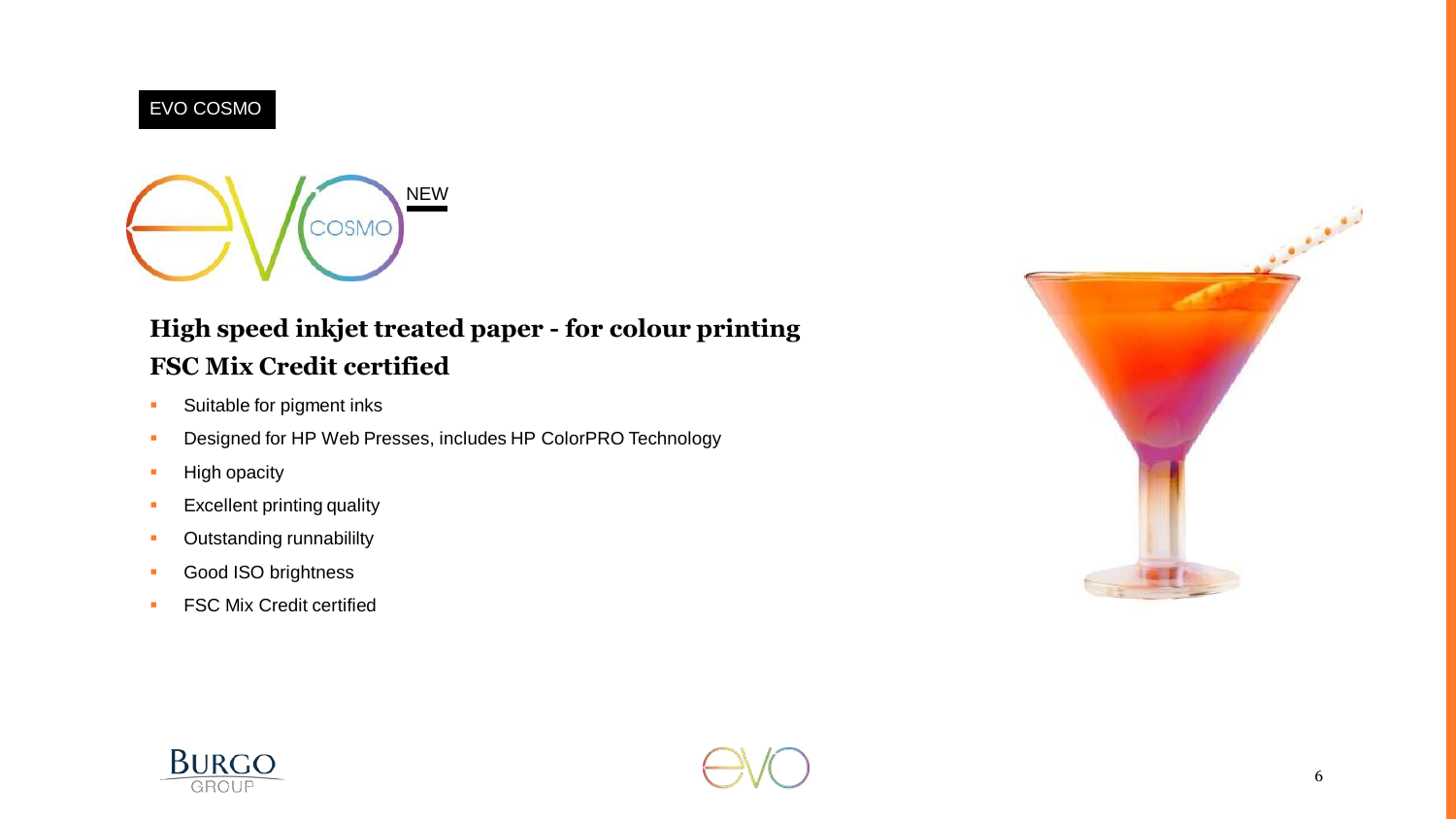#### EVO PLUS



# **High speed inkjet treated paper for colour printing FSC Mix Credit certified**

- **Suitable for pigment and dye inks**
- Recommended for Ricoh Infoprint, Océ, HP serie T, Impika, Screen Truepress Jet
- **Excellent surface finishing: smooth touch**
- **Low ink consumption**
- **High opacity**
- **Excellent printing quality**
- **-** Outstanding runnability
- **Good ISO brightness**
- **FSC Mix Credit certified**





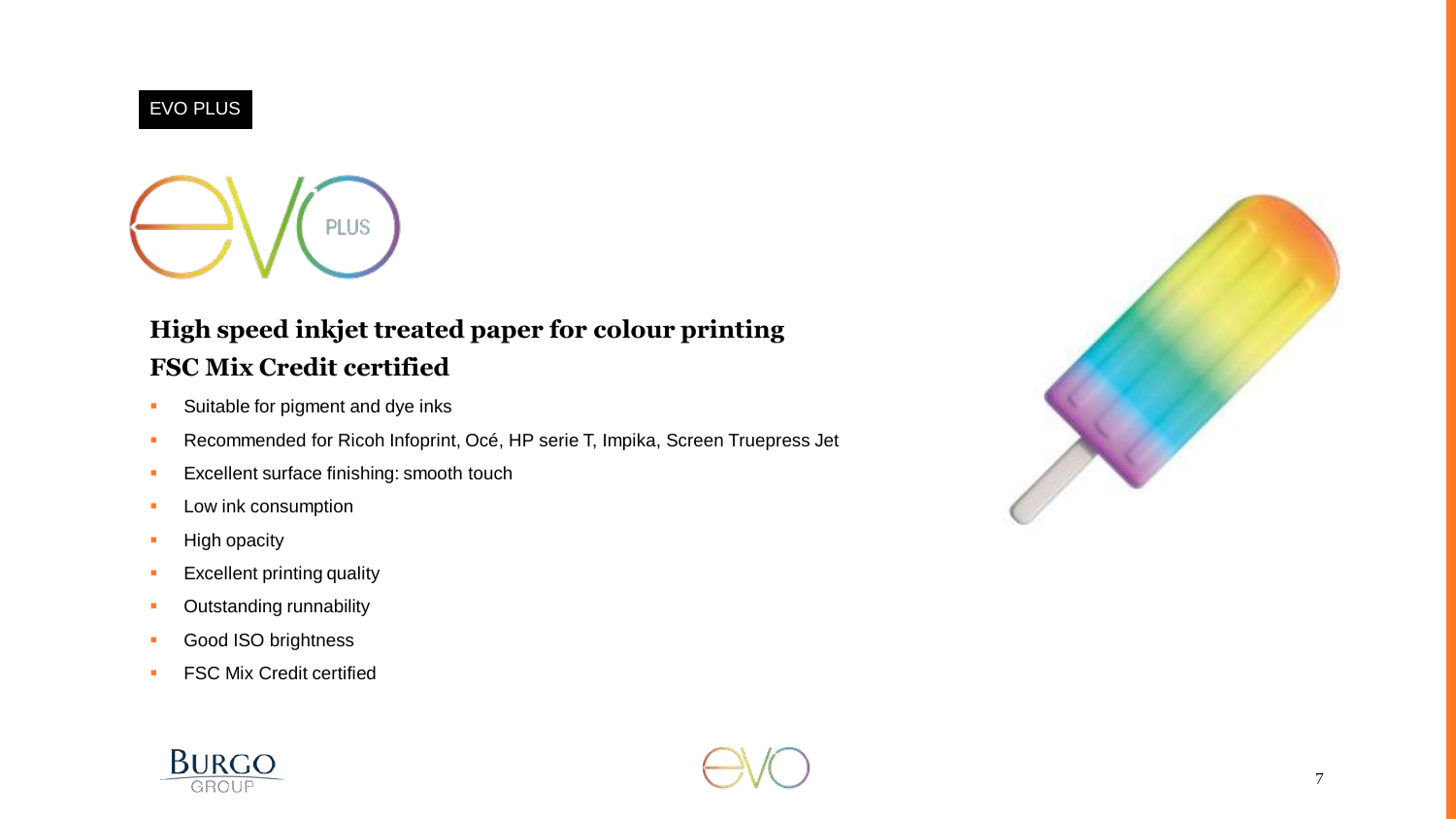### EVO SILK

**SILK** 

## **Silky feel high speed inkjet treated paper FSC Mix Credit certified**

- **Suitable for pigment and dye inks**
- **Recommended for HP T-Series, Impika Iprint, Kodak VL-Series, Kodak Prosper series,** Océ COLORSTREAM Series, Ricoh IP 5000 Series, Ricoh VC 40000 and VC 60000, Screen TRUEPRESS Series, Xerox Trivor
- **Smooth surface and silky feel finishing**
- **Important ink saving**
- **High opacity**
- **Excellent printing quality**
- **-** Outstanding runnability
- **Good ISO brightness**
- **FSC Mix Credit certified**



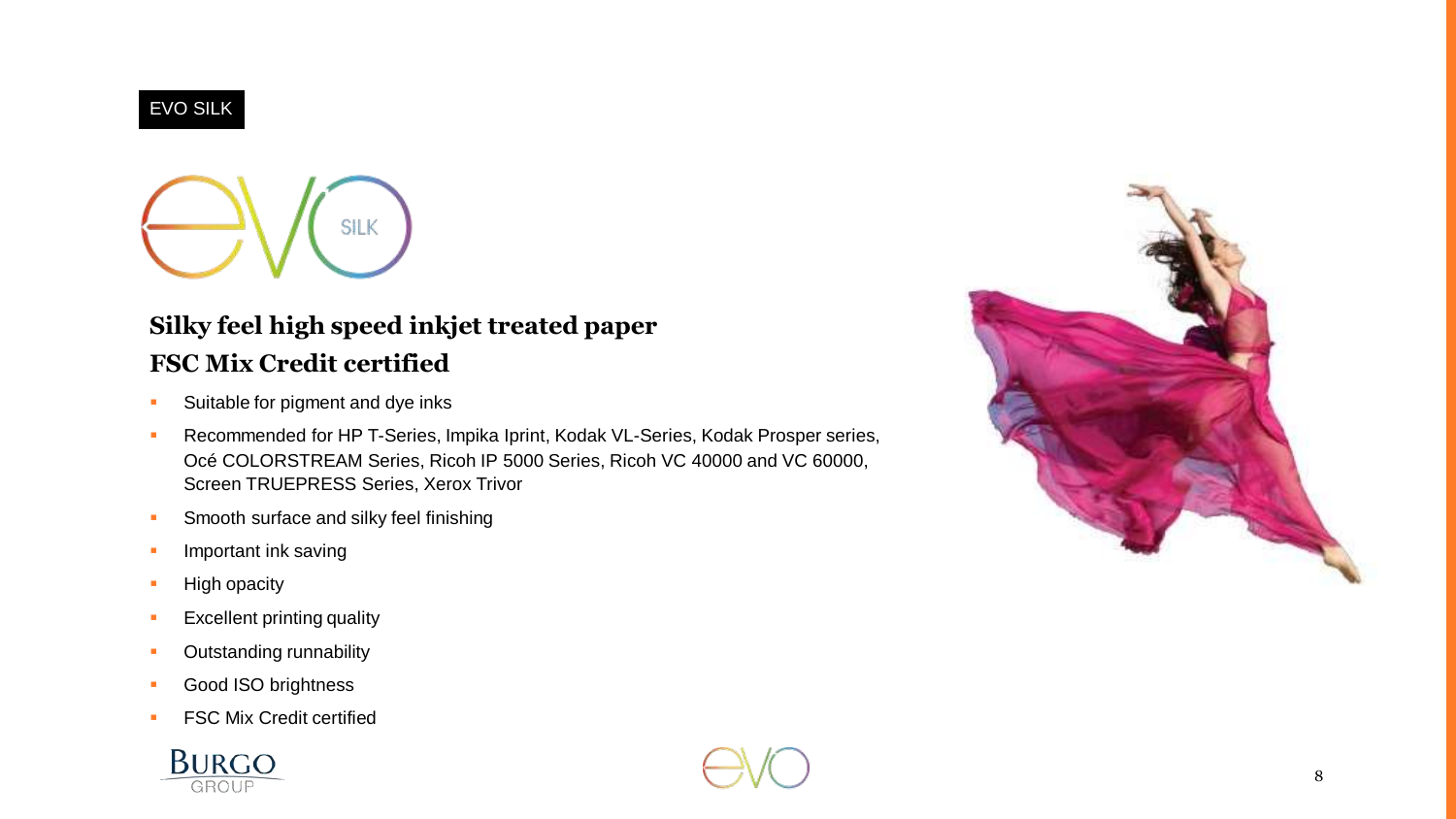### EVO BRIGHT SILK



## **Silky feel high speed inkjet treated paper FSC Mix Credit certified**

- **Suitable for pigment inks**
- **Designed for HP Web Presses, includes HP ColorPRO Technology**
- **Smooth surface and silky feel finishing**
- **Important ink saving**
- **High opacity**
- **Excellent printing quality**
- **•** Outstanding runnabililty
- **Good ISO brightness**
- **FSC Mix Credit certified**





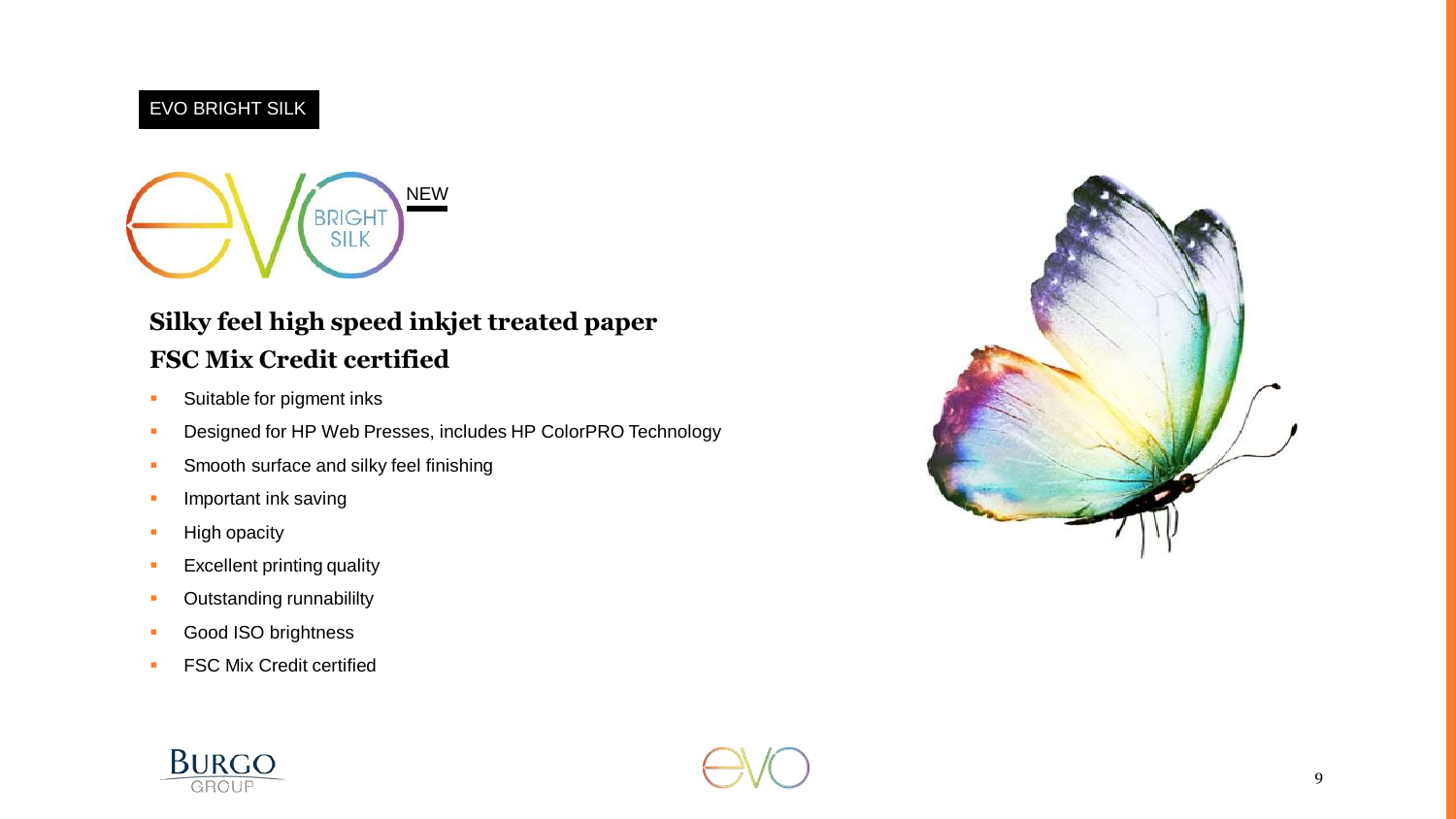### EVO RANGE AT A GLANCE

|             |                    |                 |                                                          | SUITABLE APPLICATIONS                |                                  |                                 |                                   |  |  |
|-------------|--------------------|-----------------|----------------------------------------------------------|--------------------------------------|----------------------------------|---------------------------------|-----------------------------------|--|--|
|             | PRODUCT NAME       | <b>INK TYPE</b> | <b>MACHINES</b>                                          | Transactional b/w,<br>books, manuals | Direct mail,<br>transpromotional | Illustrated books,<br>magazines | Folders, brochures,<br>catalogues |  |  |
| В           | <b>SKY</b>         | Dye             | All                                                      | ★                                    | Х                                |                                 |                                   |  |  |
|             |                    | Pigment         |                                                          |                                      |                                  |                                 |                                   |  |  |
|             | <b>SUN</b>         | Dye             | Canon ProStream, Kodak<br>Prosper, Ricoh VC<br>60/70000, |                                      |                                  |                                 |                                   |  |  |
|             |                    | Pigment         | Screen Truepress 520 HD                                  |                                      |                                  |                                 |                                   |  |  |
|             | COSMO              | Pigment         | Designed for HP                                          | Ж                                    |                                  |                                 |                                   |  |  |
| O<br>⋝<br>ω | <b>PLUS</b>        | Dye             | All                                                      |                                      | ★                                | ★                               |                                   |  |  |
|             |                    | Pigment         |                                                          |                                      |                                  |                                 |                                   |  |  |
|             | <b>SILK</b>        | Dye             | All                                                      |                                      |                                  | ★                               |                                   |  |  |
|             |                    | Pigment         |                                                          |                                      |                                  |                                 |                                   |  |  |
|             | <b>BRIGHT SILK</b> | Pigment         | Designed for HP                                          |                                      |                                  | ★                               |                                   |  |  |

**Ideal applications** Suitable applications



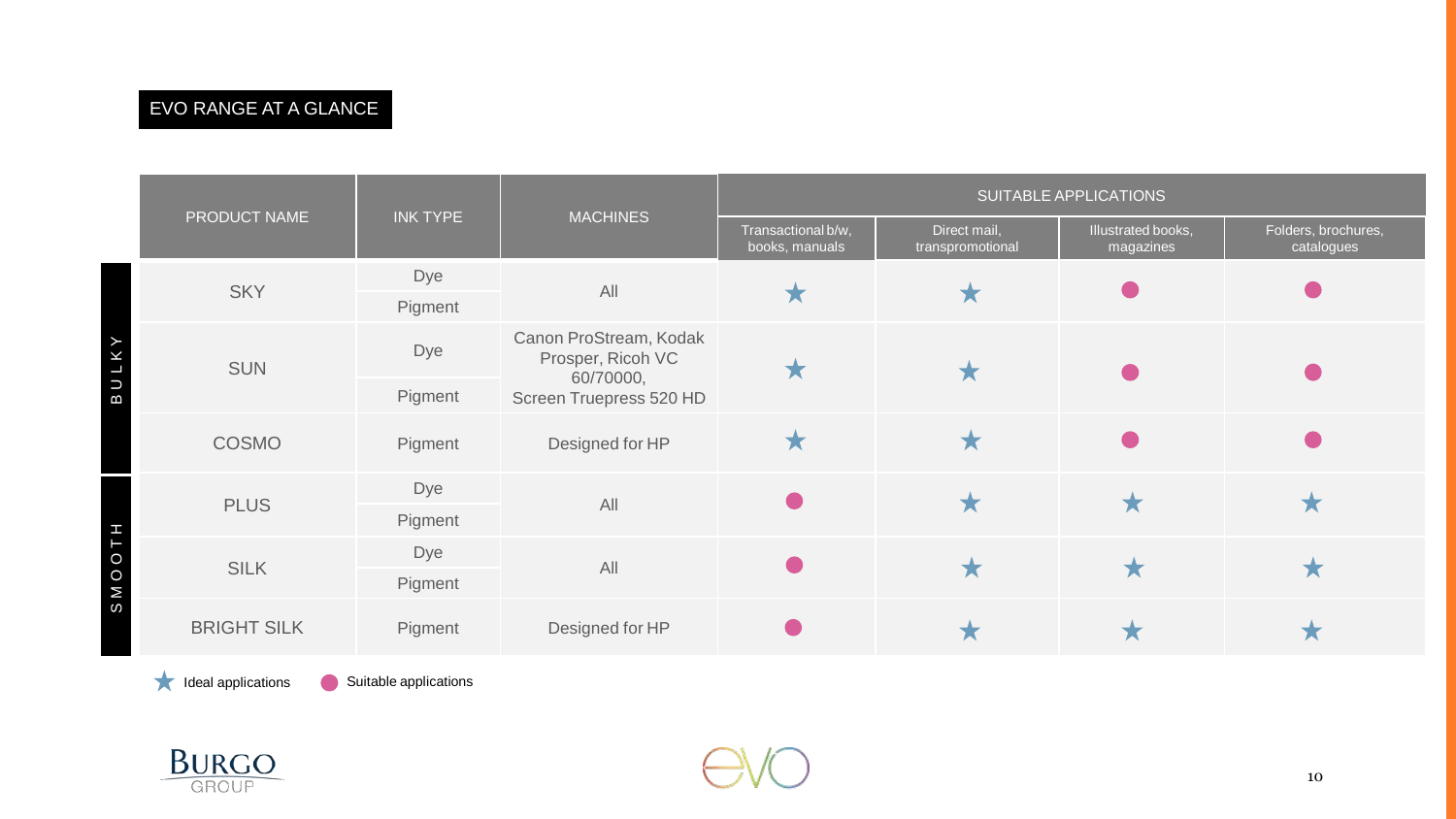### EVO RANGE AT A GLANCE

|                                     |                  |                    | <b>EVO SKY</b> | <b>EVO SUN</b> | <b>EVO</b><br><b>COSMO</b> | <b>EVO PLUS</b> | <b>EVO SILK</b> | <b>EVO</b><br><b>BRIGHT SILK</b> |
|-------------------------------------|------------------|--------------------|----------------|----------------|----------------------------|-----------------|-----------------|----------------------------------|
| <b>SUBSTANCE</b>                    | <b>ISO 536</b>   | g/m <sup>2</sup>   | 80             | 80             | 80                         | 80              | 80              | 80                               |
| <b>CALIPER</b>                      | <b>ISO 534</b>   | µm                 | 104            | 102            | 104                        | 88              | 80              | 80                               |
| <b>BULK</b>                         | <b>ISO 534</b>   | cm <sup>3</sup> /g | 1.3            | 1.3            | 1.3                        | 1.1             | 1.0             | 1.0                              |
| <b>ROUGHNESS</b><br><b>BENDTSEN</b> | ISO 8791-2       | ml/min             | 300            | 250            | 300                        | 80              | 30              | 30                               |
| <b>WHITENESS</b>                    | <b>ISO 11475</b> | $\frac{0}{0}$      | 158            | 158            | 161                        | 158             | 158             | 161                              |
| <b>BRIGHTNESS ISO</b>               | ISO 2470 (D65)   | $\frac{0}{0}$      | 110            | 110            |                            | 110             | 110             |                                  |
| <b>OPACITY ISO</b>                  | <b>ISO 2471</b>  | $\frac{0}{0}$      | 93             | 94             | 94                         | 93.5            | 95              | 94                               |

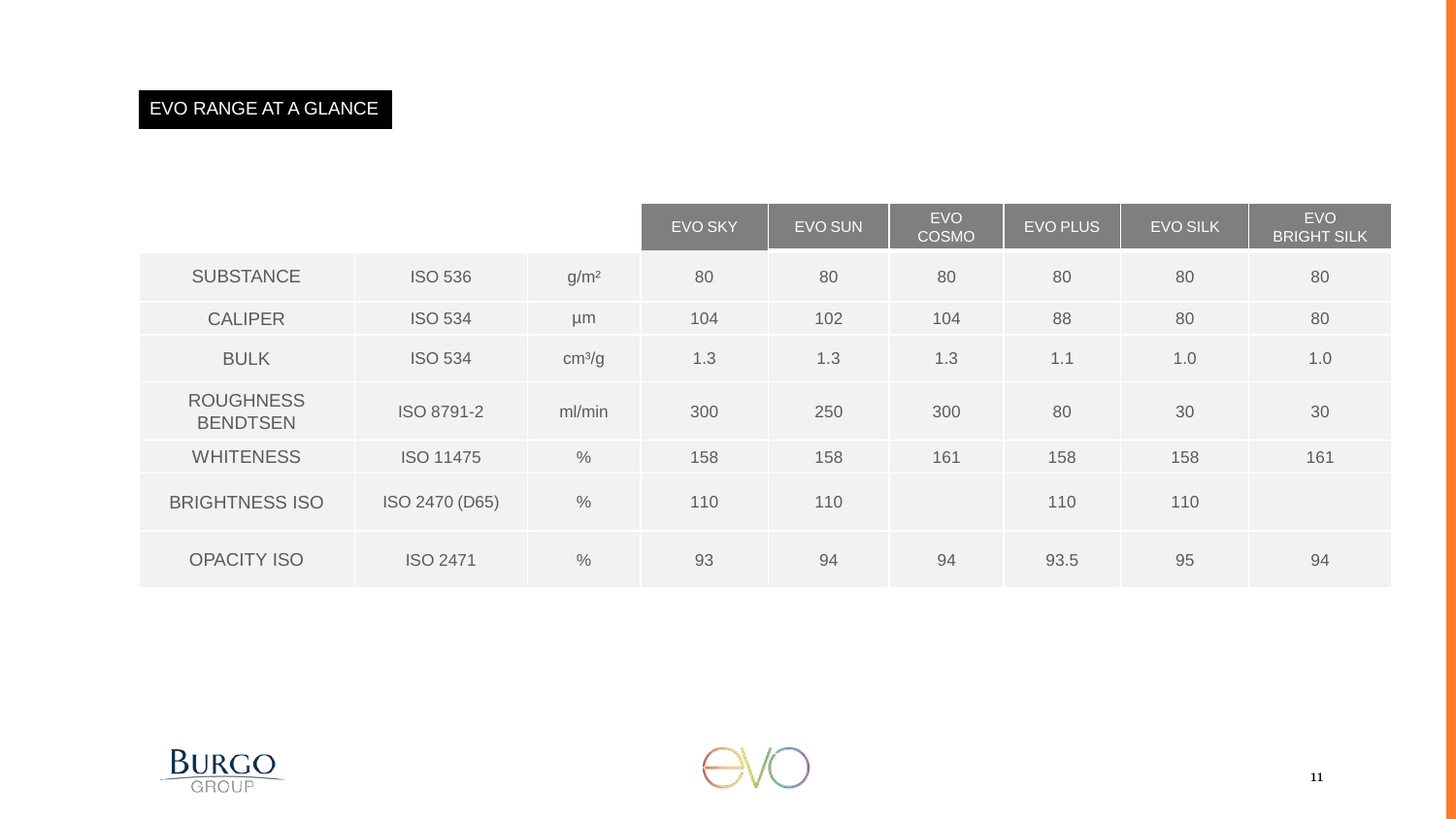

### **Need for speed? Access our Advanced Service**

The services available to our customers evolve simultaneously with our product range.

The EVO approach is flexible and customer-oriented:

- **•** our high speed inkjet papers are suitable for dye based and pigment based inks
- **there is a local Burgo branch in your area, please see your contact on** [www.burgo.com/en/contacts?burgopapers](http://www.burgo.com/en/contacts?burgopapers)
- **v** you can talk to us in your own language
- **we guarantee technical feedback within 24 hours**
- **v** you have access to tailor-made logistical service levels.